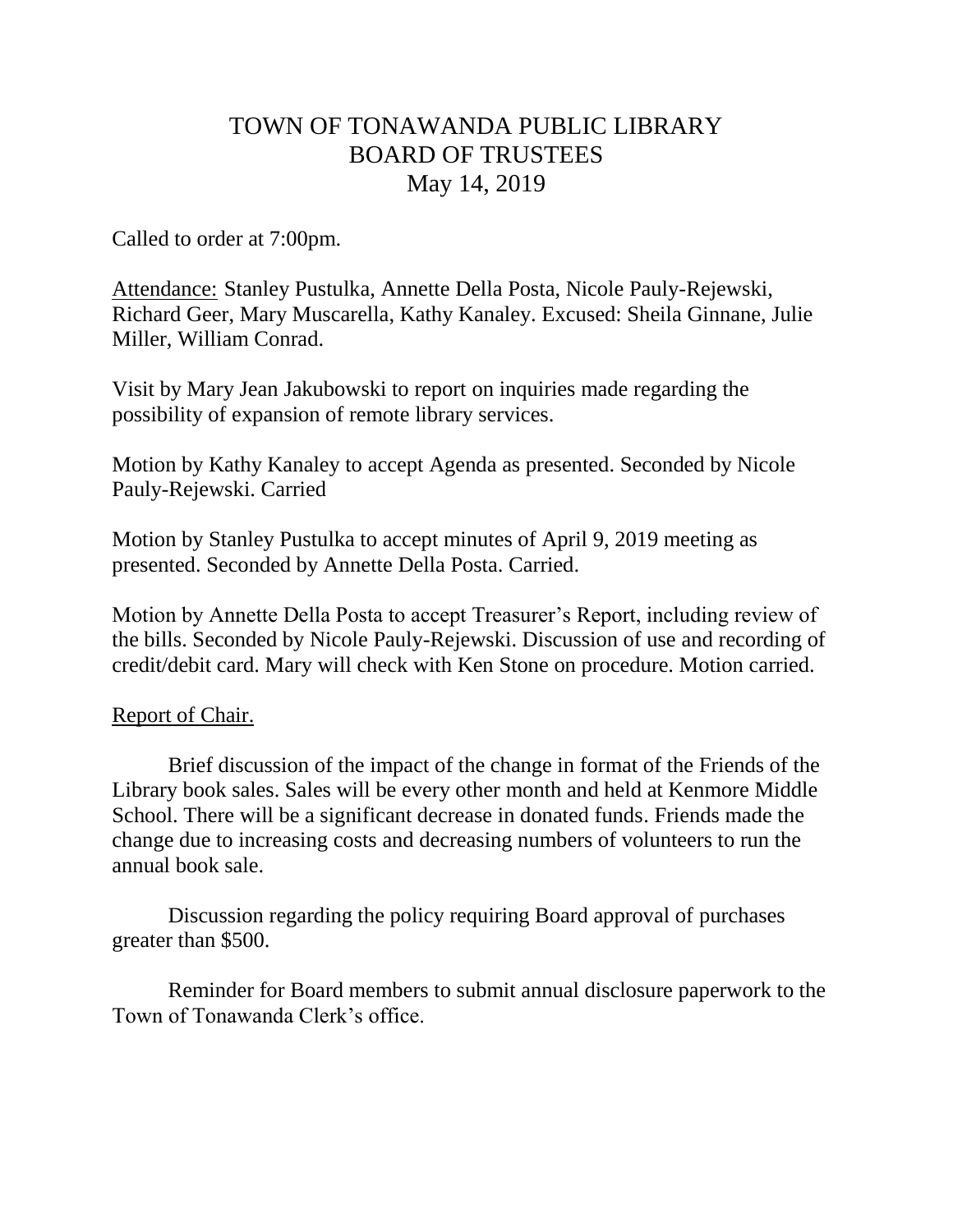# Report of Director.



## **Monthly Report Prepared by Mary Muscarella Town of Tonawanda Libraries – Kenilworth & Kenmore branches APRIL 2019**

## **KENILWORTH**

#### **Statistics Changes from April 2018 to April 2019**

- Circulation: -1.8% (contracting library average -4.5%)
- Visitor count:  $-9.5\%$  (contracting library average  $+2.6\%$ )
- PAC: -15.2% (contracting library average -1.2%)
- WiFi: -4.3% (contracting library average +21%)
- Number of programs: 12 (9 in April 2018)
- Attendance at programs: 90 (91 in April 2018)

#### **In Library Programs:**

- **Books and Barks** program, facilitated by **Librarian Amy Christman**, was held on Wednesday, April 10<sup>th</sup>. There were 3 adults and 3 children for a total of 6 participants.
- **Book Club**, facilitated by **Librarian Amy Christman**, was held on Wednesday, April 3rd. There were 10 participants.
- **Craft Club**, facilitated by **Librarian Amy Christman**, was held on Friday, April 12th. There were 5 adults and 3 children for a total of 8 participants.
- **Button Making** was available on Wednesdays, April 3rd, April 10th, April  $17<sup>th</sup>$  & April 24<sup>th</sup>. There were 8 children and 6 adults for a total of 14 participants.
- **Cook Book Club**, facilitated by **Librarian Nicole Brown**, was held on Wednesday, April 24th. There were 2 adult participants.
- **Family Story Time**, facilitated by **Librarian Joe Patton**, was held on Mondays, April 8<sup>th</sup>, April 15<sup>th</sup>, April 22<sup>nd</sup> & April 29<sup>th</sup>. There were 16 adults and 17 children for a total of 33 attendees.
- **Pom Pom Pals** program, presented by the Central Library Children's Programming Team, was held on Wednesday, April 17<sup>th</sup>. There were 7 adults and 11 children for a total of 18 attendees.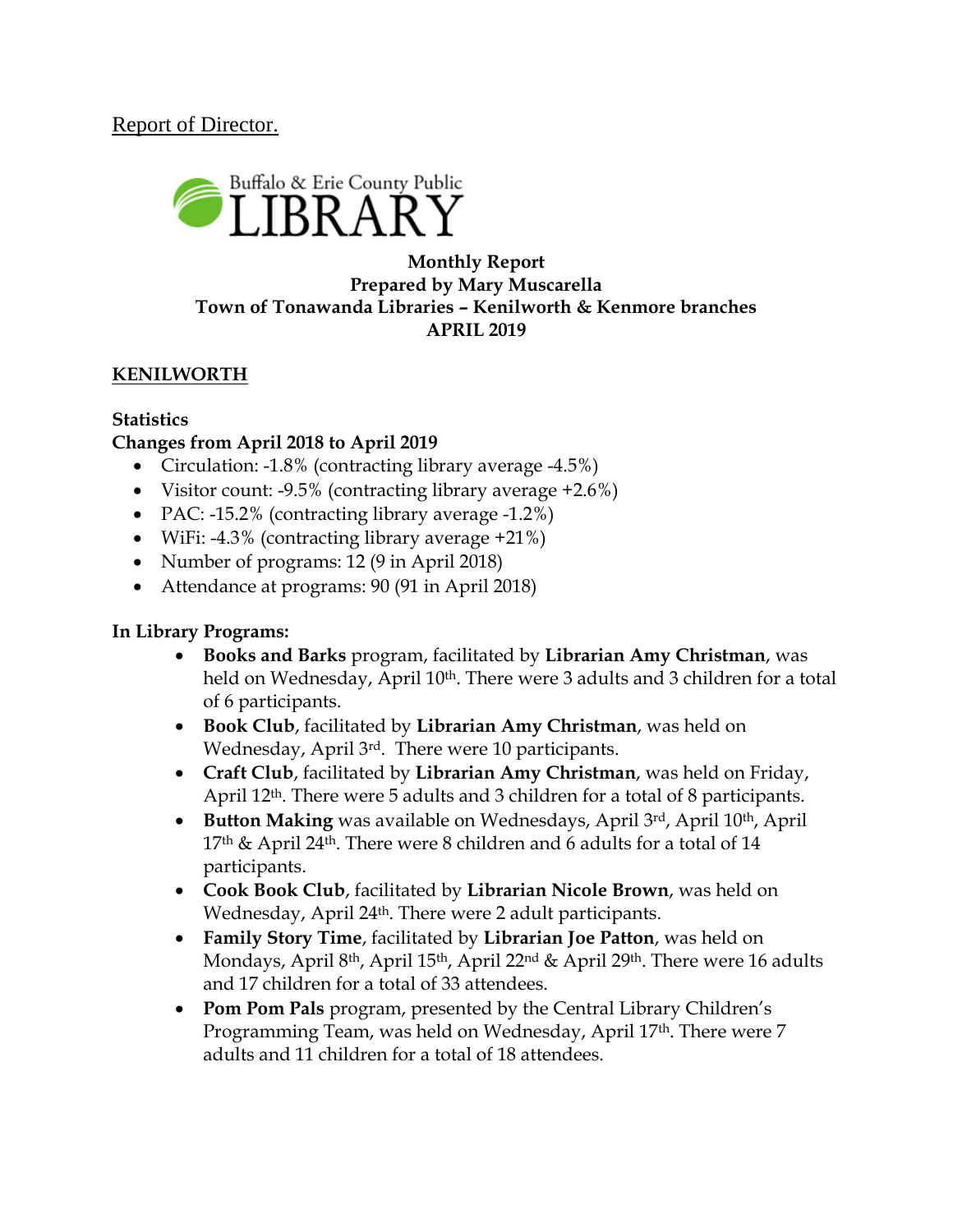**Tutoring Sessions:** There were 4 Adult and 6 Youth tutoring sessions for a total of 10 tutoring sessions in April.

#### **Adult Technology Programs:**

\* 'Book-A-Technology-Trainer' cybertrain computer class was cancelled due to lack of registrations.

\* Computer Coach, **volunteer Teresa Brancato**, was at the Kenilworth Branch on Thursdays, April 4th, April 11th, April 18th & April 25th. She did not assist any patrons this month.

#### **Tours/Outreach:**

\*'**Ripen With Us' Daycare** center visit, facilitated by **Librarian Amy Christman**, was on Thursday, April 4<sup>th</sup>. There were 7 children and 2 adults for a total of 9 participants.

**\*'Kid's Kampus Daycare'** had drop-in visits on Tuesday, April 2nd and Tuesday, April 9th.

#### **Displays:**

\*A 'Celebrate National Poetry Month' display was put up near the patron holds shelf.

\*Autism Services displayed student artwork in the lobby and outdoor display cases to celebrate National Autism Awareness Month.

#### **Community Room Use:**

- Art of Living
- VA Caregiver Support Group (2 meetings)
- UB Behavioral Medicine (informational table in lobby)

#### **Other:**

**\*Library Associate Margaret Kunz** and **Library Clerk Beth Scibetta** will be starting a Lego group in May that will meet on the 4<sup>th</sup> Friday of each month.

\*There were 232 raffle entries for the \$50 Home Depot gift card.

**\***Throughout the Summer, Friday evenings we will have **lawn games** outside for patrons to enjoy. Giant Jenga, Corn Hole, Giant Bubbles and Toss Across will be some of the games available. In inclement weather, we can set up some of the smaller games in the meeting room.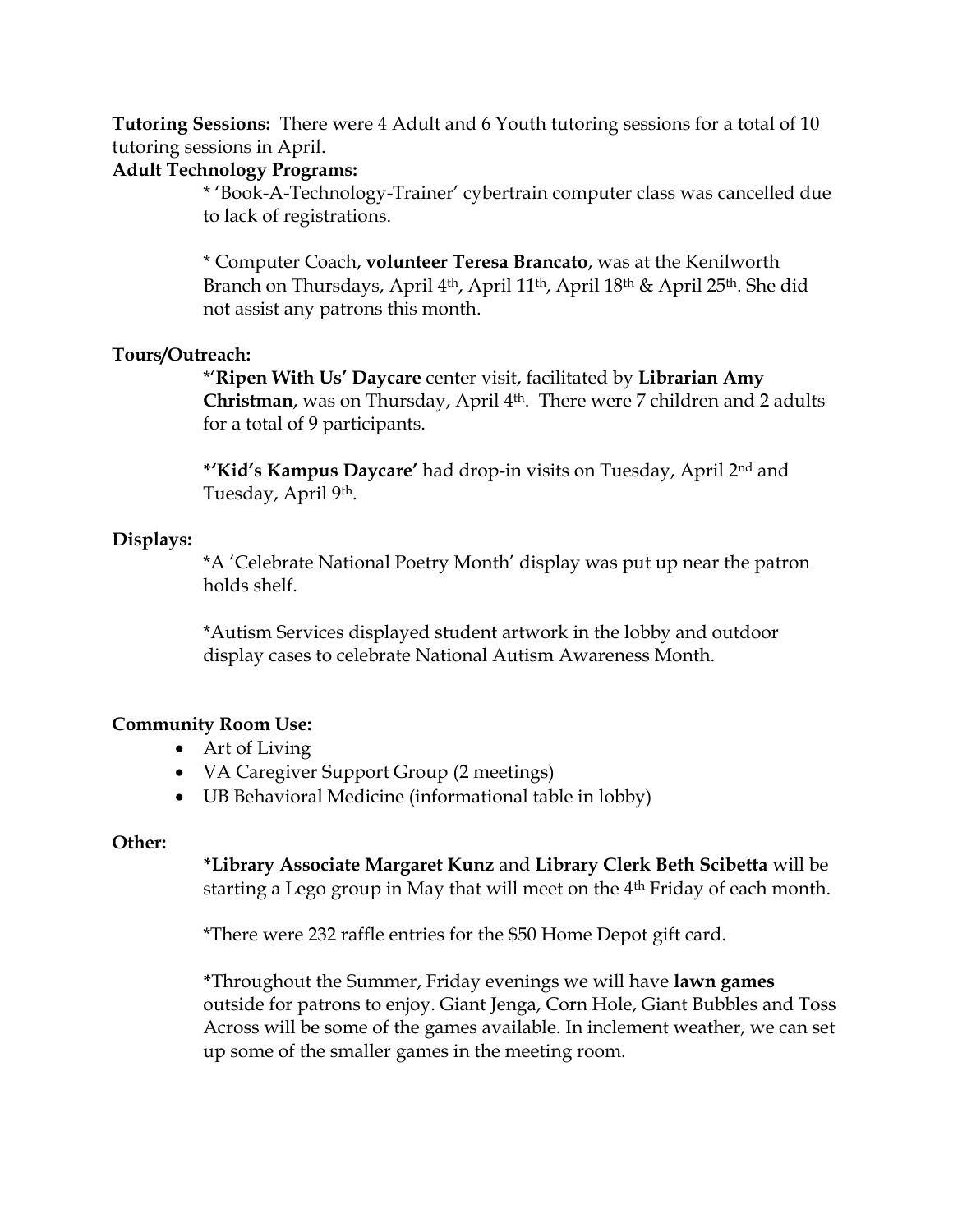\*The 2nd Annual **Patron Appreciation Picnic** will be held at the Kenilworth Library on Friday, July 12<sup>th</sup> from 5-7:30pm. The town has been contacted about setting up a grill and picnic tables for that day.

#### **Materials Budgets:**

MAT = \$4,034 (minus \$1,743 spent) = \$2,291  $AV = $1,400$  (none spent to date)

Candy bar sales April  $2019 = $47$  (YTD= $$176$ ) Discarded materials sales April 2019 = \$126.25 (YTD=\$607.25)

**~~~~~~~~~~~~~~~~~~~~~~~~~~~~~~~~~~~~~~~~~~~~~~~~~~~~~~~~~~**

## **KENMORE**

## **Statistics**

#### **Changes from April 2018 to April 2019**

- Circulation:  $+3.5\%$  (contracting library average -4.5%)
- Visitor Count: +1.8% (contracting library average +2.6%)
- PAC: -4.1% (contracting library average -1.2%)
- WiFi: +3.7% (contracting library average +21%)
- Number of programs: 37 (33 in April 2018)
- Attendance at programs: 689 (504 in April 2018)

#### **In Library programs**

- **Crafter Day**, facilitated by **Librarian Jill Jablonski**, was held on Saturday, April 6th. There were 16 adults and 21 children for a total of 37 participants.
- **Kenmore Library News/KNL Zine** meetings, facilitated by **Librarian Nicole Bermingham**, were held on Wednesdays, April 3rd, April 10th, April 17th & April 24th. There were 26 teens & 37 children for a total of 63 participants.
- **Books and Barks**, facilitated by **Librarian Jill Jablonski**, was held on Saturday, April 13th. There were 5 adults and 6 children for a total of 11 participants.
- **LEGO Club**, facilitated by **Librarian Joe Patton**, was held on Saturday, April 20th. There were 8 adults and 12 children for a total of 20 participants.
- **Adult Journal Group**, facilitated by **Librarian Amy Christman**, was held on Tuesday, April 2nd. There were 7 participants.
- **Knit/Crochet group**, facilitated by **Librarian Jill Jablonski**, was held on Mondays, April 1<sup>st</sup>, April 8<sup>th</sup>, April 15<sup>th</sup>, April 22<sup>nd</sup> & April 29<sup>th</sup>. There were 40 participants.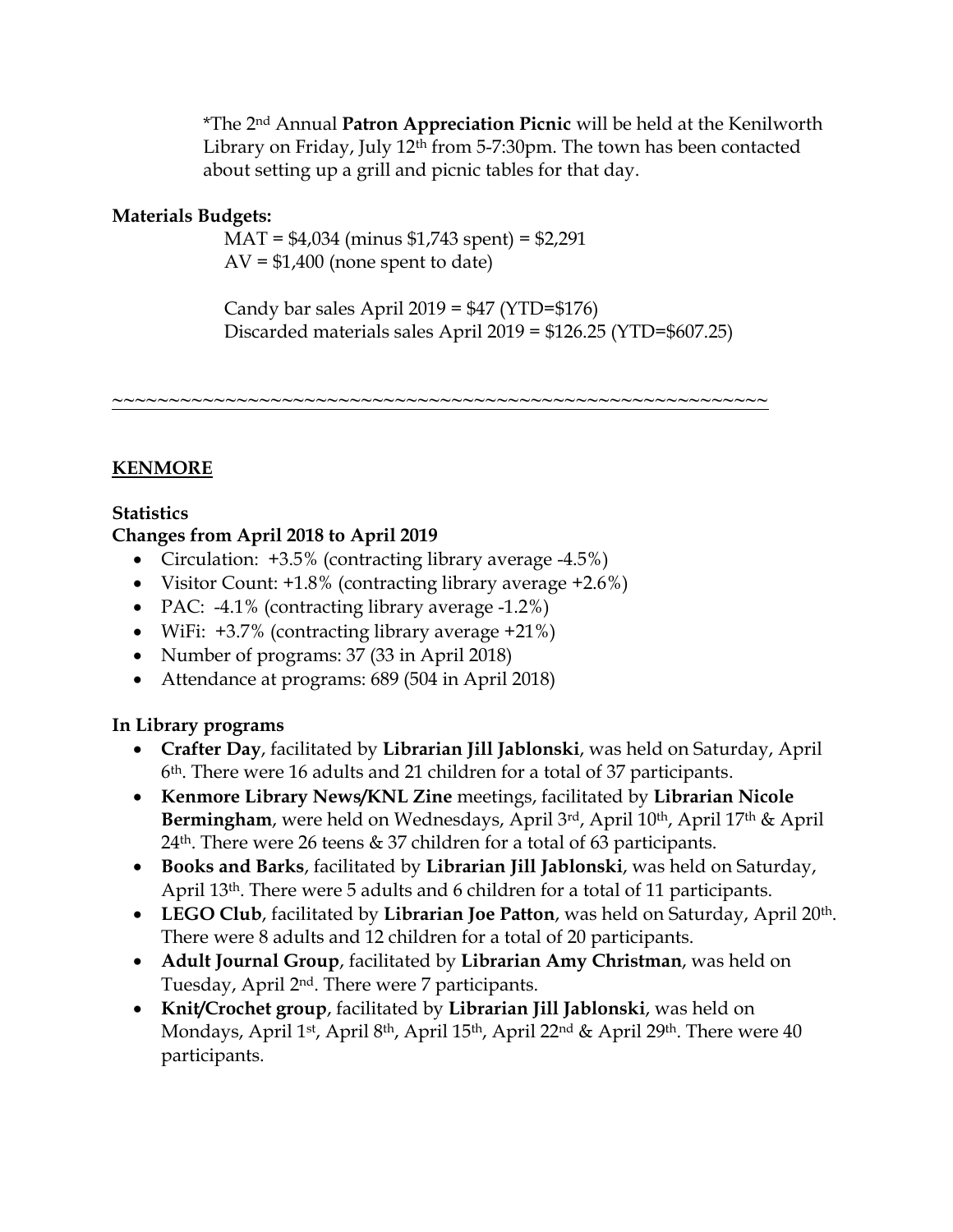- **Town of Tonawanda Coalition Community Resource HUB** was held on Thursday, April 18th. There were 8 service providers and 5 attendees. This will be the last HUB until a new facilitating agency is found.
- **Button Making** was available on Tuesdays, April 2<sup>nd</sup>, April 9<sup>th</sup>, April 16<sup>th</sup>, April 23rd & April 30th. There were 31 adults and 49 children for a total of 80 participants.
- **Game Night**, facilitated by **Branch Manager Nicole Bermingham**, was held on Thursdays, April 4<sup>th</sup>, April 11<sup>th</sup>, April 18<sup>th</sup> & April 25<sup>th</sup>. There were 5 adults and 9 children for a total of 14 participants.
- **Book Club**, facilitated by **Library Director Mary Muscarella**, met on Tuesday, April 16th to discuss the book 'Moloka'i'. There were 7 attendees.
- **'Life on a Coral Reef'** program was presented by local underwater photographer Mary Lou Frost on Wednesday, April 10<sup>th</sup>. There were 13 adults and 3 children for a total of 16 attendees.
- **'Train Day'** hosted by Dean Hunneshagen of the Joy of Trains organization, was held on Tuesday, April 23rd. There were 10 adults and 13 children who attended the train-themed story time. There were 20 adults and 50 children who enjoyed the model train display on the library floor.
- **Preschool Story Time,** facilitated by **Librarian Jill Jablonski**, was held on Thursday, April 11<sup>th</sup>, April 18<sup>th</sup> & April 25<sup>th</sup>. There were 43 adults and 57 children for a total of 100 attendees.
- **Family Story Time,** facilitated by **Librarian Nicole Brown,** was held on Thursday, April 11th, April 18th & April 25th. There were 38 adults and 32 children for a total of 70 attendees.
- **Toddler Time,** facilitated by **Librarian Nicole Brown,** was held for 2 session on each of these Fridays; April 12th, April 19th & April 26th. There were 64 adults and 69 children for a total of 133 attendees.
- **Create Your Own Book** program, presented by the **Central Library Children's Programming Team**, was held on Saturday, April 27th. There were 7 adults and 7 children for a total of 14 attendees.
- **Understanding and Responding to Dementia-Related Behaviors,** presented by **the Alzheimer's Association of WNY,** was held on Wednesday, April 3rd. There were 18 attendees.

# **Tutoring:**

 There were 10 tutoring sessions for adults and 56 tutoring sessions for children for a total of 66 sessions at the Kenmore library in April.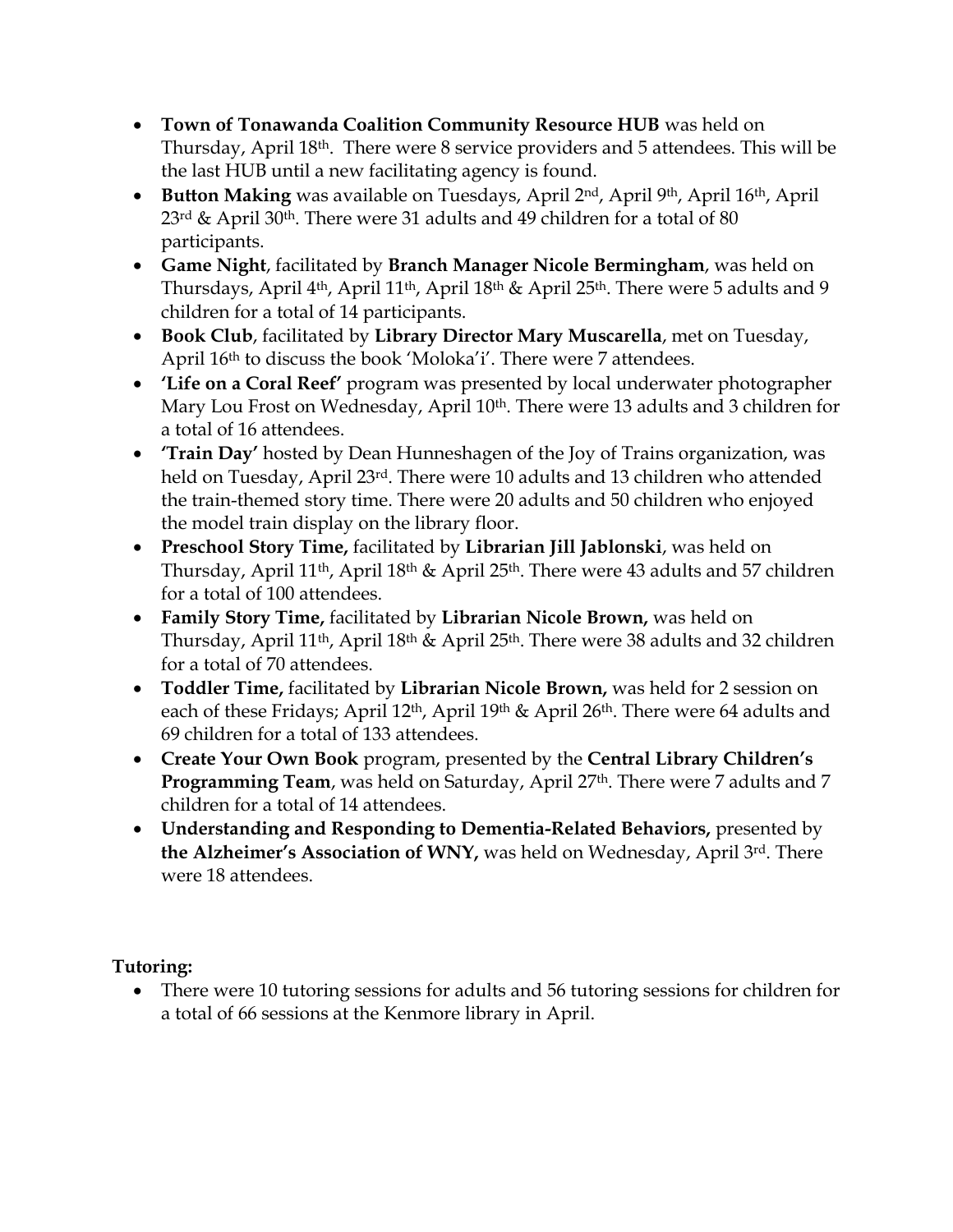## **Adult Technology programs/Assistance:**

- Computer Coach **volunteer Matthew Gates** was at the library on Wednesdays, April 3rd, April 10<sup>th</sup>, April 17<sup>th</sup> & April 24<sup>th</sup>. He assisted 9 patrons in April. Matt will not be able to volunteer at the library any more.
- Computer Coach **volunteer Partho Bhattacharya** was at the library on Tuesdays, April 9th, April 16th, April 23rd & April 30th. He assisted a total of 9 patrons in April.
- Computer Coach, **volunteer David Borto**lin, was at the library on Mondays, April 1st, April 8th, April 15th, April 22nd & April 29th. He assisted a total of 6 patrons in April.
- Resume Coach **volunteer Lynda Vandermeer**, was at the library on Wednesdays, April 10th, April 17th & April 24th. She assisted 1 patron in April.
- 'Book A Technology Trainer' cybertrain program was held on Thursday, April 25th. There were 3 attendees.

## **Tours/Outreach:**

- **Librarian Nicole Brown** visited Brookdale Senior Living facility on Monday, April 15th to present her '**Journeys with Nicole'** program. There were 19 residents who attended.
- **Librarian Nicole Brown** held a **Book Discussion at Brookdale Senior Living Facility** on Monday, April 1<sup>st</sup>. There were 6 participants.
- **Healthy Kids Day at the Ken-Ton Family YMCA** was attended by **Library Director Mary Muscarella** on Saturday, April 27th. There were 20 adults and 25 children who learned about library summer programs.

#### **Displays:**

A display and donation box were put out for the **Books For Kids** donation program.

A new puzzle was put out on the table was in the adult fiction area for patrons to work on and enjoy. The first puzzle that was put out was completed, and has been mounted and placed on display.

'Chomper Recommends' display of children's books about turtles and/or with turtle characters was put out in the children's area.

'Spring Into A New Book' display was put out featuring new fiction, non-fiction, YA and graphic novels.

A patron suggestion board remains out called "You Should Check This Out" which asks for patrons to fill out a recommendation slip for materials they have checked out that they would recommend to other patrons. This was started as a patron suggestion.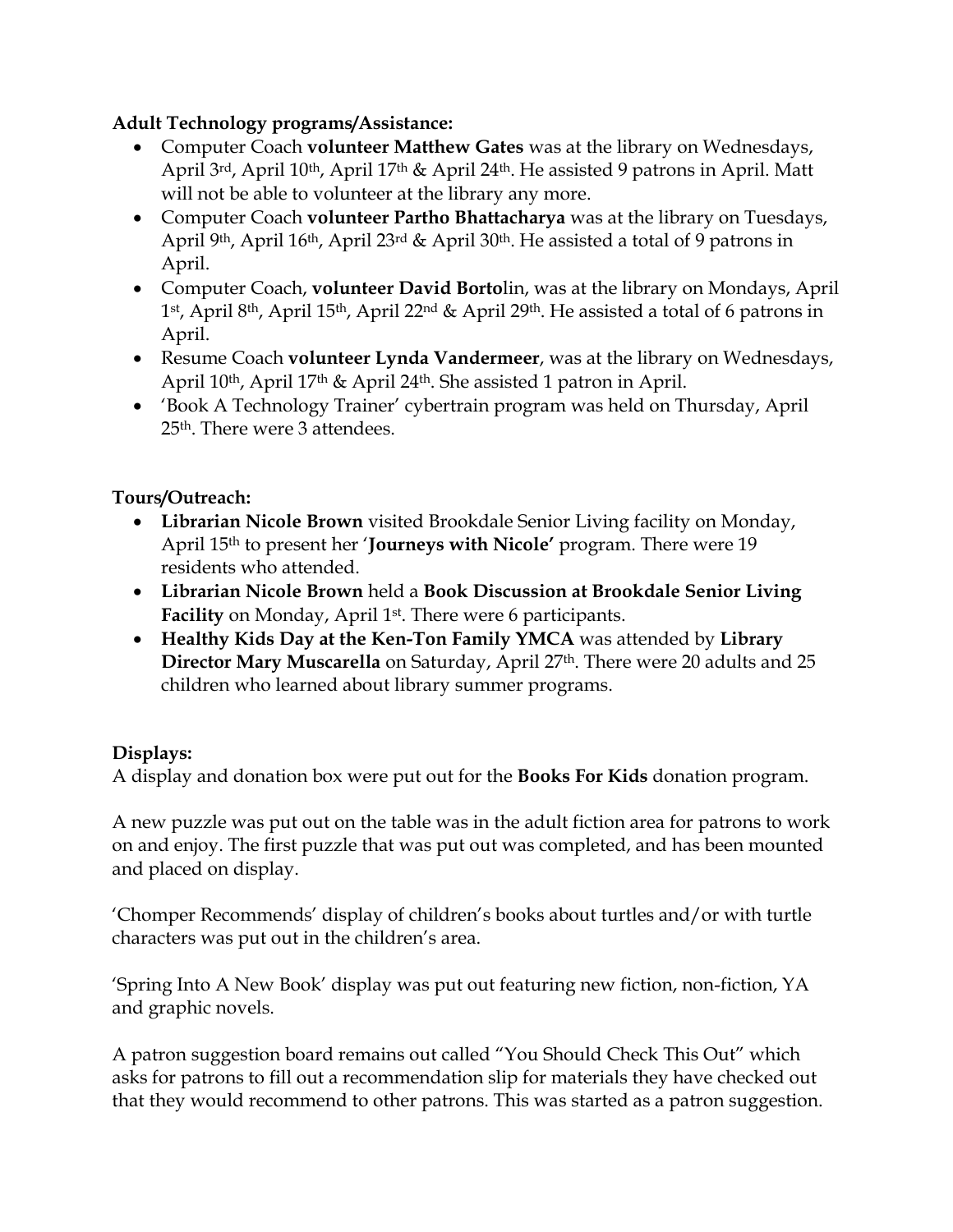#### **Other:**

- AARP continued their tax assistance program on Mondays and Wednesdays through April 10th.
- The Kenmore & Kenilworth Libraries were 2 of only 5 libraries in the system to be open on Good Friday. We had an extremely busy day at both locations, and many patrons expressed gratitude that we were open.
- There were 716 raffle entries for the Home Depot gift card.
- The Friends of the Library held a book sale at their former Kenmore Middle School location on April 5<sup>th</sup> & April 6<sup>th</sup>.
- National Library Week was celebrated from April  $7<sup>th</sup>$  April 13<sup>th</sup>. We had 27 entries in our National Library Week scavenger hunt and quote-matching quiz.

#### **Community Room Use:**

The community room was used by the following groups in April:

Mental Health Group; Fibromyalgia Support Group; Pencrafters; Eclectic Book Club; Crocheters/Knitters; Betty Carr Book Group; AARP tax assistance; Kenmore Art Society; Housing Options Made Easy; Art of Living; Turn the Other Cheek; Opera Buffs; Eclectic Movie Club; Girl Scout Troop 43427; 'Student as Teacher'; BABEs Beading; United Healthcare; Dizziness & Balance Support Group; Kenmore Garden Club; Autism Services.

# **Materials Budgets:**

MAT = \$7,870 (minus \$3,848 spent) = \$4,022 AV =  $$2,733$  (minus  $$46$  spent) =  $$2,687$ 

Candy bar sales for April  $2019 = $144$  (YTD= $$495$ ) Discarded materials sale for April 2019 = \$85 (YTD=\$577)

# **Meetings/Conferences/Trainings/Presentations:**

- Manager-Director meeting held at Central Library on Wednesday, April 10<sup>th</sup> was attended by **Branch Manager Nicole Bermingham** and **Library Director Mary Muscarella.**
- A contracting library manager-director meeting held at the Clearfield Library on Wednesday, April 3rd was attended by **Library Director Mary Muscarella.**
- 'Difficult Staff-Patron Situations' part 2 was attended by **Branch Manager Nicole Bermingham and Library Director Mary Muscarella** on April 10th.
- 'Difficult Staff-Patron Situations' part 1 was attended by **Senior Clerk Mary Anne Bartkowiak** on April 26th.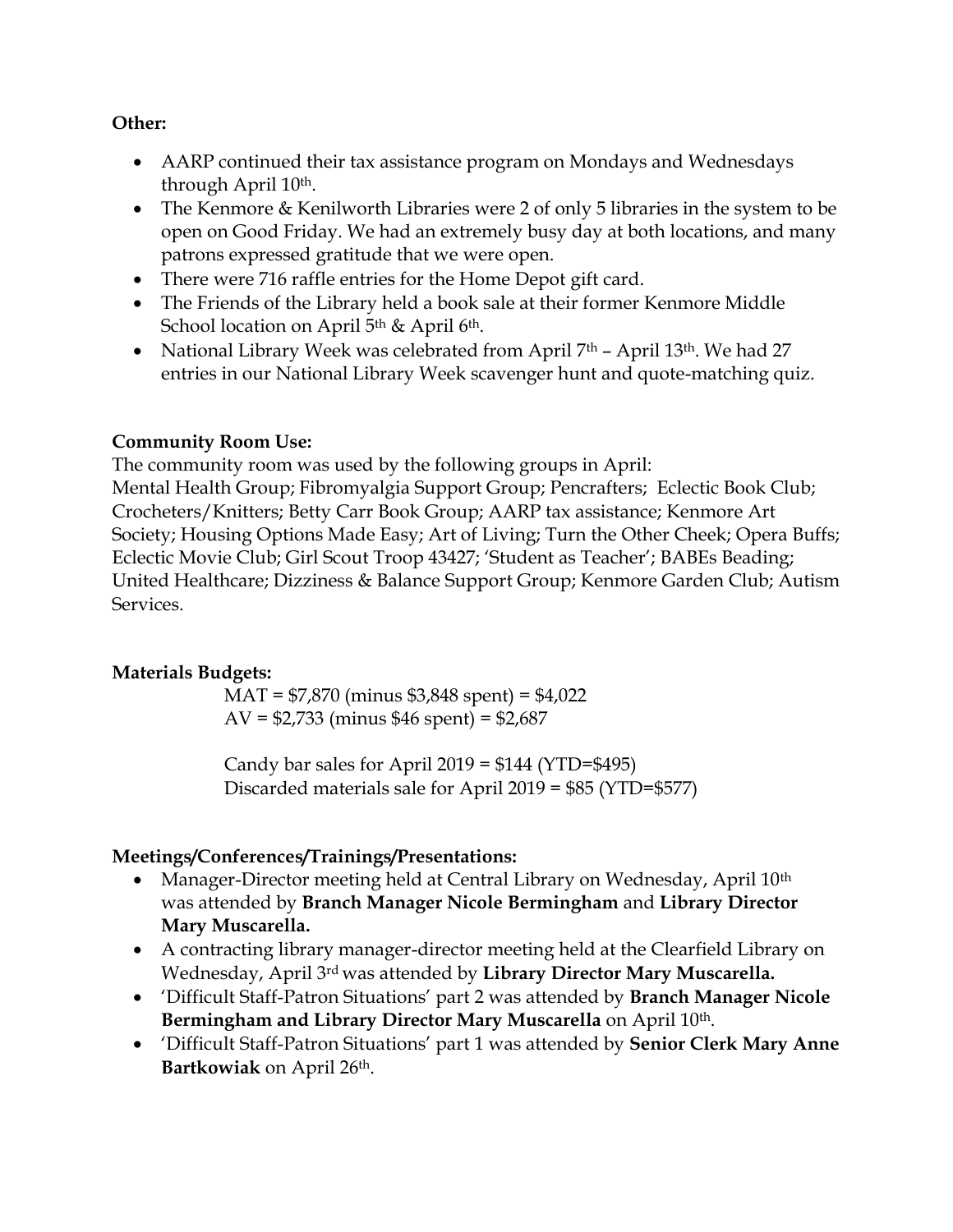- 'Difficult Staff-Patron Situations' part 1 was attended by **Librarian Nicole Brown** on April 8th, and she attended part 2 on April 22nd.
- 'Difficult Staff-Patron Situations' part 1 was attended by **Librarian Jill Jablonski** on April 9th, and she attended part 2 on April 23rd.
- 'Difficult Staff-Patron Situations' part 1 was attended by **Library Associate Margaret Kunz** on April 9th, and she attended part 2 on April 23rd.
- '36 Adult Programs in 90 Minutes' webinar was viewed by **Library Director Mary Muscarella** on April 26<sup>th</sup>.
- 'My Blindspot Accessibility Training' was attended by **Librarian Joe Patton** on April 25<sup>th</sup>, and he attended part 2 on April 26<sup>th</sup>.
- A Librarian's Meeting was attended by **Nicole Bermingham, Nicole Brown, Jill Jablonski, Mary Muscarella, and Amy Christman** on April 2nd.

## **Correspondence:**

#### **NEW BUSINESS:**

- Review 'Town of Tonawanda Library Gift and Donor Recognition Policy' (sent via email to Trustees on 5/6/19)
- Accept 2018 State Report

Staff to reevaluate craft clubs including cookbook club over the summer months.

Mary is investigating small study spaces at Kenmore Library, and will ask the Town for funds. (\$1,000 - \$10,000)

Mary has ordered reusable bags with library logo. They will be sold at both libraries in light of upcoming ban on plastic bags. They will also serve as promotional items.

Kathy to send letters to local financial institutions asking for donations for prizes for the Sumer Reading Challenge.

2018 Annual State Report Resolution reviewed and signed.

# Review of Gift and Donor Policy.